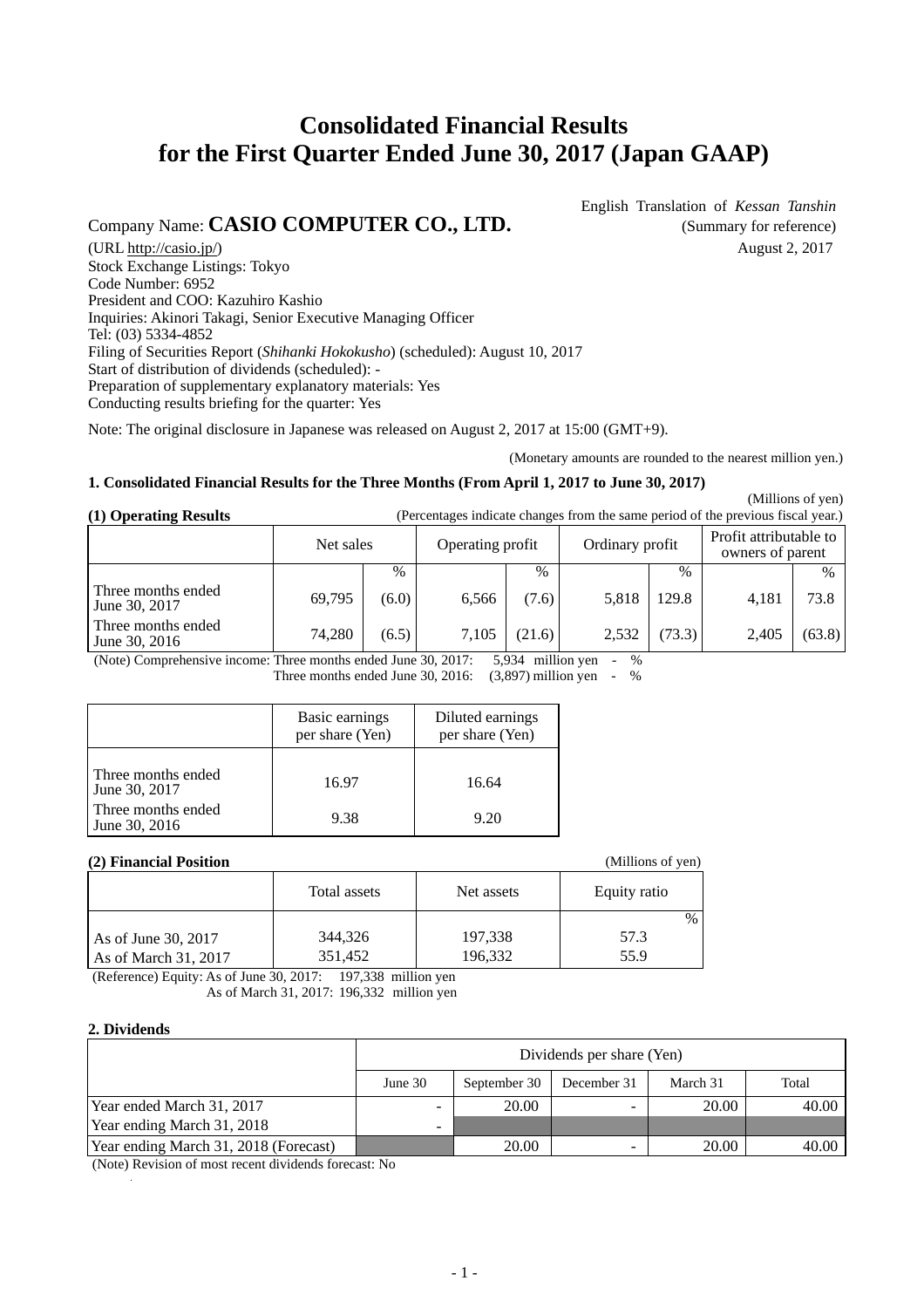#### **3. Consolidated Results Forecasts for Fiscal 2018 (From April 1, 2017 to March 31, 2018)**

## (Millions of yen)

|                                  | $\mu$ encomages marcule enanges compared to the corresponding periods of the previous model year. |      |                  |             |                                            |              |                             |               |                |
|----------------------------------|---------------------------------------------------------------------------------------------------|------|------------------|-------------|--------------------------------------------|--------------|-----------------------------|---------------|----------------|
|                                  | Net sales<br>Operating profit                                                                     |      | Ordinary profit  |             | Profit attributable to<br>owners of parent |              | Basic earnings<br>per share |               |                |
|                                  |                                                                                                   | $\%$ |                  | $\%$        |                                            | $\%$         |                             | $\frac{0}{0}$ | Yen            |
| <b>First Half</b><br>Fiscal 2018 | 160.000<br>350,000                                                                                | 9.0  | 14.500<br>34,000 | 7.6<br>11.0 | 13.500<br>32,000                           | 64.1<br>22.0 | 9.500<br>22,500             | 48.7<br>22.2  | 38.57<br>91.34 |

(Percentages indicate changes compared to the corresponding periods of the previous fiscal year.)

(Note) Revision of most recent consolidated results forecasts: No

#### **Notes**

(1) Changes in significant subsidiaries (Changes in scope of consolidation): No

 Newly included: - Excluded: -

(2) Application of the special accounting methods to the preparation of quarterly consolidated financial statements: No

(3) Changes in accounting policies, changes in accounting estimates and retrospective restatements

- (a) Changes in accounting policies due to revision of accounting standards: No
- (b) Changes in accounting policies other than (a) above: No
- (c) Changes in accounting estimates: No
- (d) Retrospective restatements: No

(4) Number of shares outstanding (common shares)

- (a) Number of shares outstanding (including treasury shares):
	- As of June 30, 2017: 259,020,914 shares
	- As of March 31, 2017: 259,020,914 shares
- (b) Number of treasury shares: As of June 30, 2017: 12,692,615 shares
	- As of March 31, 2017: 12,691,770 shares
- (c) Average number of shares outstanding (cumulative for all quarters): Three months ended June 30, 2017: 246,328,730 shares Three months ended June 30, 2016: 256,331,826 shares

This report of consolidated financial results is outside the scope of quarterly review.

Proper Use of Business Results Forecasts and Other Notes

(Caution Concerning Forward-looking Statements)

- 1. The forward-looking statements contained in these materials, including business results forecasts, are based on information currently available to the company and on certain assumptions deemed to be reasonable, and are not intended to be construed as assurance that they will be accomplished in the future. Actual business results may differ substantially due to a number of factors. Please refer to Discussion of Forward-looking Statements, including Consolidated Results Forecasts on page 4 for the conditions that form the assumptions for business results and cautions concerning the use of business results forecasts.
- 2. The supplementary explanatory materials for the financial results are published on the company's official website on August 2, 2017.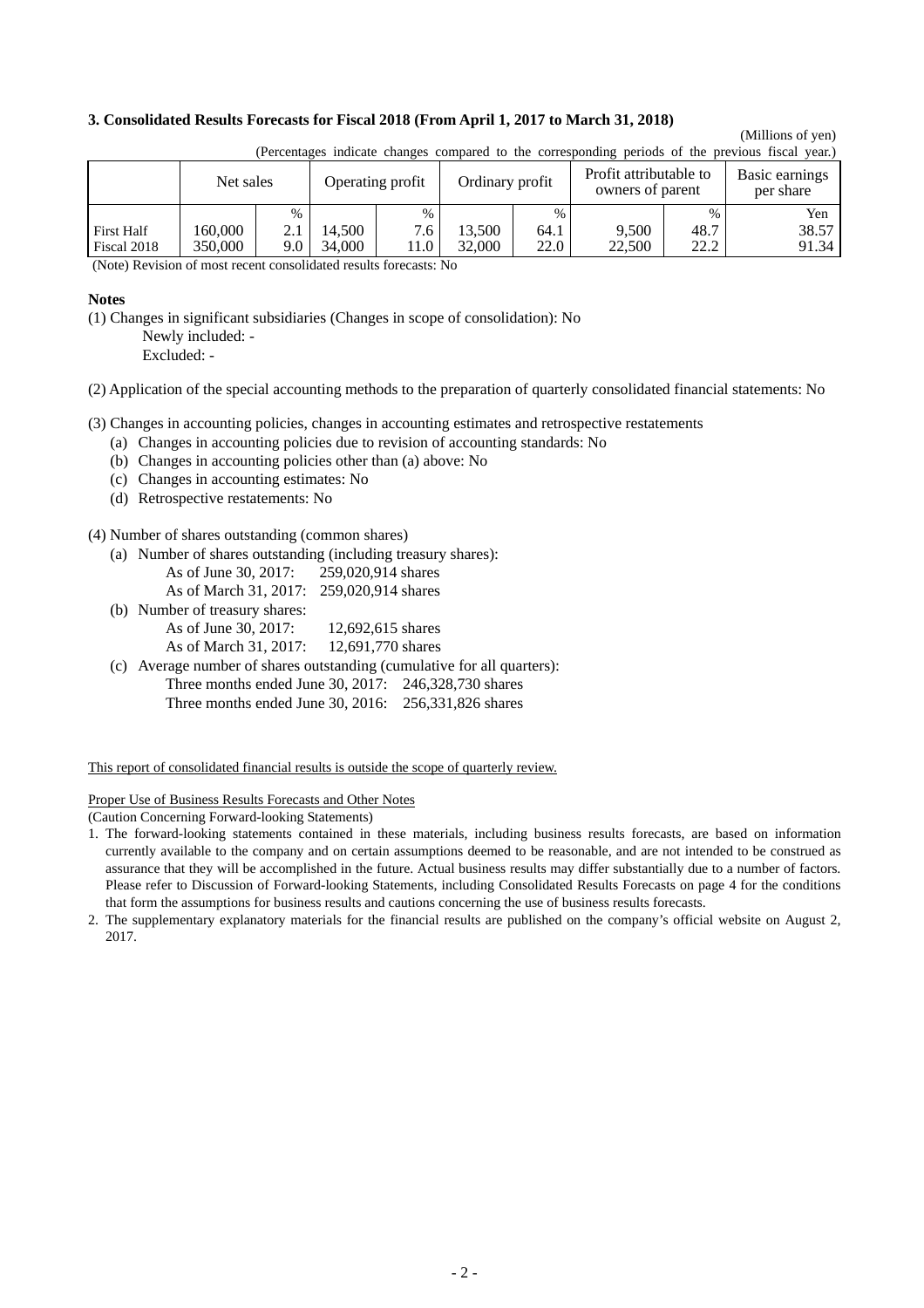## **ATTACHED MATERIALS**

|     | Qualitative Information for the First Quarter of the Current Fiscal Year                                                                                                                                                                      |  |
|-----|-----------------------------------------------------------------------------------------------------------------------------------------------------------------------------------------------------------------------------------------------|--|
| (1) |                                                                                                                                                                                                                                               |  |
|     | Discussion of Financial Position <b>Execution</b> 4                                                                                                                                                                                           |  |
| (3) |                                                                                                                                                                                                                                               |  |
|     |                                                                                                                                                                                                                                               |  |
|     | <b>Consolidated Financial Statements and Notes</b>                                                                                                                                                                                            |  |
| (T) |                                                                                                                                                                                                                                               |  |
| (2) | Consolidated Statements of Income and Consolidated Statements of Comprehensive Income manufacturers 7                                                                                                                                         |  |
|     | Consolidated Statements of Income <b>Exercise 2016</b> 7                                                                                                                                                                                      |  |
|     |                                                                                                                                                                                                                                               |  |
| (3) | Notes to Consolidated Financial Statements <b>Exercise Consolidated</b> Financial Statements <b>Properties According the According Consolidated</b> Financial Statements <b>Properties According the According Consolidated</b> Financial Sta |  |
|     | Notes on Premise of Going Concern <u>Communications</u> of Social Association of the Section of Society of Going Concern Concern Control of Section 2004.                                                                                     |  |
|     |                                                                                                                                                                                                                                               |  |
|     | Segment Information <b>Execution</b> 3                                                                                                                                                                                                        |  |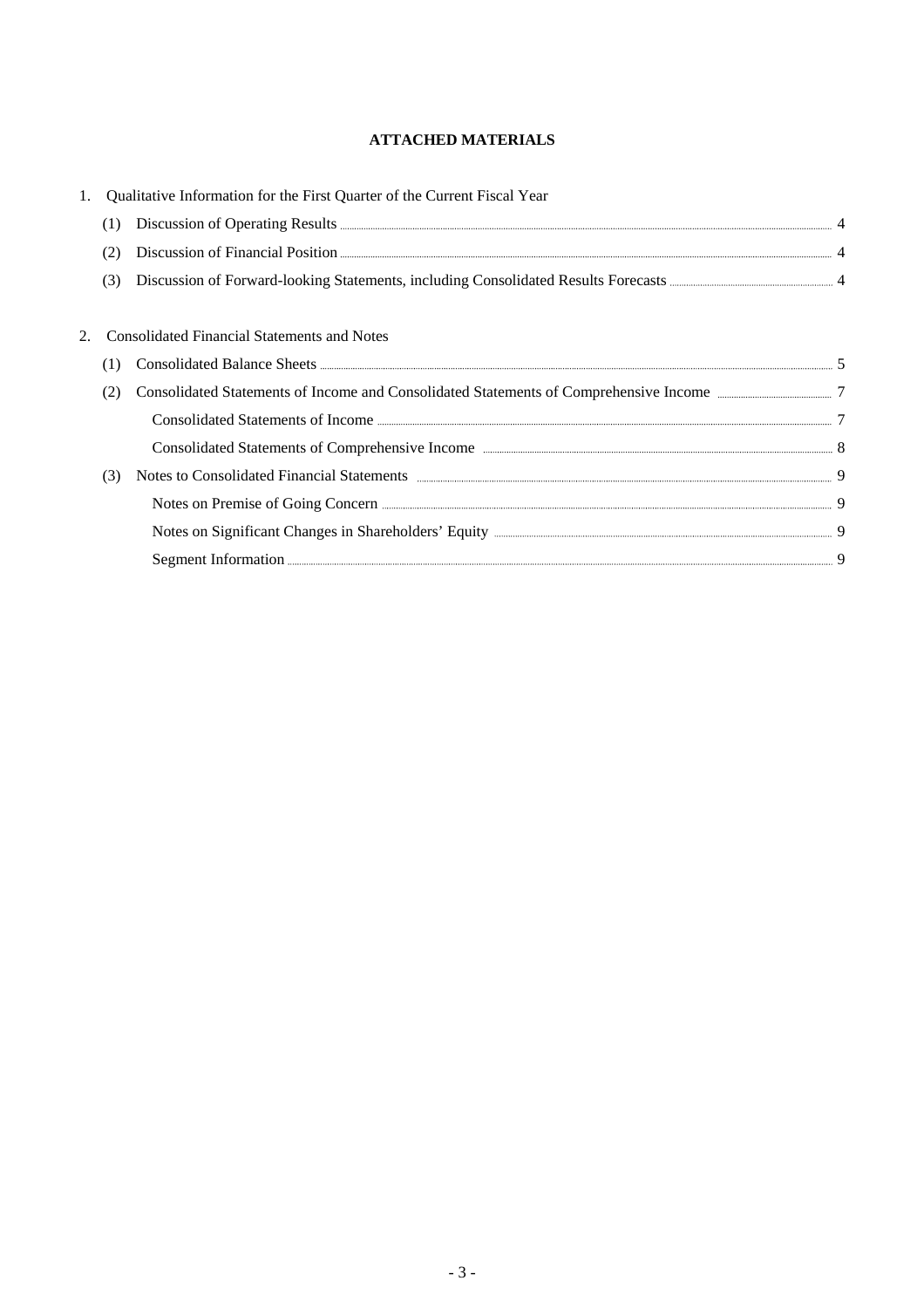### **1. Qualitative Information for the First Quarter of the Current Fiscal Year**

#### **(1) Discussion of Operating Results**

During the first quarter of the current fiscal year, uncertainty remained over the future outlook both in Japan and overseas due to a slowdown trend and political unrest in emerging countries, although a tone of moderate recovery due to the improving hiring environment and other factors continued in the U.S. and Japan.

In this situation, consolidated net sales for the first quarter of the fiscal year stood at ¥69.7 billion, down 6.0% year-on-year. The effect of the launch of new products in the timepiece business is expected to appear in the second quarter and beyond. By segment, sales were ¥59.7 billion in the Consumer segment, ¥8.2 billion in the System Equipment segment, and ¥1.8 billion in the Others segment.

In the timepiece business, the G-STEEL line under the G-SHOCK brand remained strong globally, particularly among young people. In the calculator business, scientific calculators for students overseas also continued to be robust. In the electronic dictionary business, products for older people continued to perform well.

In profit for the first quarter, Casio posted ¥6.5 billion in consolidated operating profit, allowing for adjustment, down 7.6% year-on-year. The Consumer segment posted ¥7.9 billion in operating profit. The Systems Equipment segment posted an operating loss of ¥30 million, and the Others segment posted an operating profit of ¥90 million. The timepiece business secured high profitability with strong sales of highly profitable products. The calculator business secured profitability with robust sales of scientific calculators overseas. The digital camera and musical instruments businesses frontloaded investment aimed at future expansion of their strategic product lineups. The Systems Equipment segment experienced a substantial ¥900 million improvement due to structural reform. Casio recorded ¥5.8 billion in ordinary profit, and ¥4.1 billion in profit attributable to owners of parent, which were significant improvements.

#### **(2) Discussion of Financial Position**

Total assets on a consolidated basis at the end of the first quarter of the current fiscal year stood at ¥344.3 billion, down ¥7.1 billion compared to the end of the previous fiscal year, mainly owing to a decrease in notes and accounts receivable trade, despite an increase in inventory assets aimed at expanding sales of new products. Net assets increased ¥1.0 billion to ¥197.3 billion compared to the end of the previous fiscal year, mainly due to an increase in valuation difference on available-for-sale securities. As a result, the equity ratio improved 1.4 points compared to the end of the previous fiscal year to 57.3%.

Casio will continue to pursue effective management of its business assets, aiming to build a stable and strong financial structure.

#### **(3) Discussion of Forward-looking Statements, including Consolidated Results Forecasts**

There are currently no changes to the previous consolidated results forecasts for the fiscal year ending March 2018, which were published on May 10, 2017.

Casio will strive to boost its earning capacity and its management and financial structure based on a long-term perspective through a proactive global rollout of new products that draw on the company's globally unique technologies.

Notes concerning results forecasts

- 1) Exchange rates are estimated at US\$  $1 = 4113$  and Euro  $1 = 4118$
- 2) The forward-looking statements including business results forecasts are based on information currently available to the company and on certain assumptions deemed to be reasonable. Actual business results may differ substantially due to a number of factors. Key factors affecting actual business results may include, but are not limited to, the economic circumstances surrounding the company's business, fluctuations in the exchange rates of major currencies including the yen-dollar rate, and significant changes in product prices.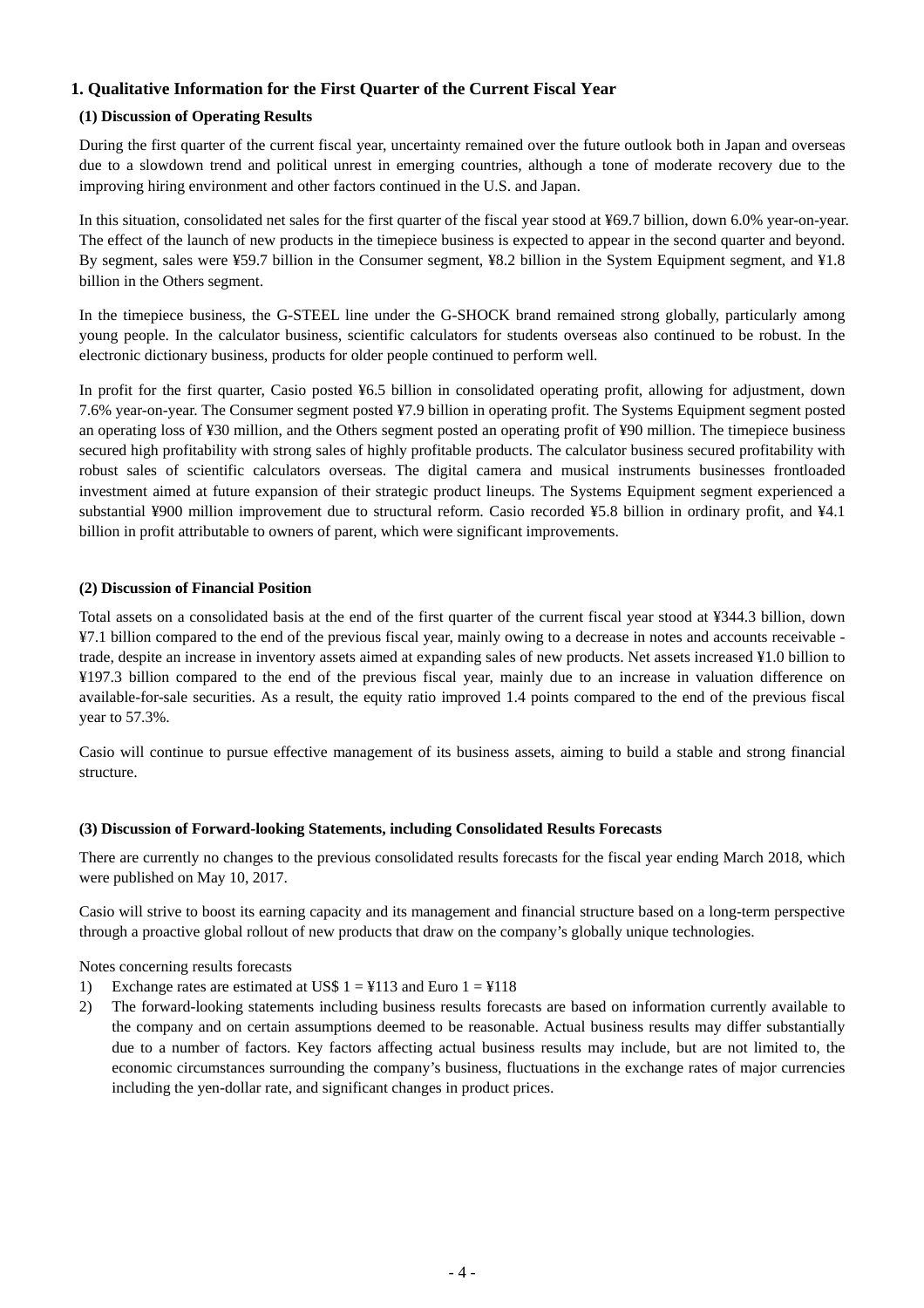## **2. Consolidated Financial Statements and Notes**

## **(1) Consolidated Balance Sheets**

|                                     |                         | (Millions of yen)      |
|-------------------------------------|-------------------------|------------------------|
|                                     | As of<br>March 31, 2017 | As of<br>June 30, 2017 |
| <b>Assets</b>                       |                         |                        |
| <b>Current assets</b>               |                         |                        |
| Cash and deposits                   | 55,197                  | 54,695                 |
| Notes and accounts receivable-trade | 47,725                  | 38,260                 |
| Securities                          | 43,920                  | 40,000                 |
| Finished goods                      | 38,352                  | 43,244                 |
| Work in process                     | 5,606                   | 5,140                  |
| Raw materials and supplies          | 8,300                   | 8,220                  |
| Other                               | 34,895                  | 35,187                 |
| Allowance for doubtful accounts     | (548)                   | (481)                  |
| <b>Total current assets</b>         | 233,447                 | 224,265                |
| <b>Non-current assets</b>           |                         |                        |
| Property, plant and equipment       |                         |                        |
| Land                                | 34,090                  | 34,090                 |
| Other, net                          | 22,701                  | 22,939                 |
| Total property, plant and equipment | 56,791                  | 57,029                 |
| Intangible assets                   | 6,784                   | 6,926                  |
| Investments and other assets        |                         |                        |
| Investment securities               | 35,153                  | 37,457                 |
| Net defined benefit asset           | 13,122                  | 13,373                 |
| Other                               | 6,222                   | 5,342                  |
| Allowance for doubtful accounts     | (67)                    | (66)                   |
| Total investments and other assets  | 54,430                  | 56,106                 |
| <b>Total non-current assets</b>     | 118,005                 | 120,061                |
| <b>Total assets</b>                 | 351,452                 | 344,326                |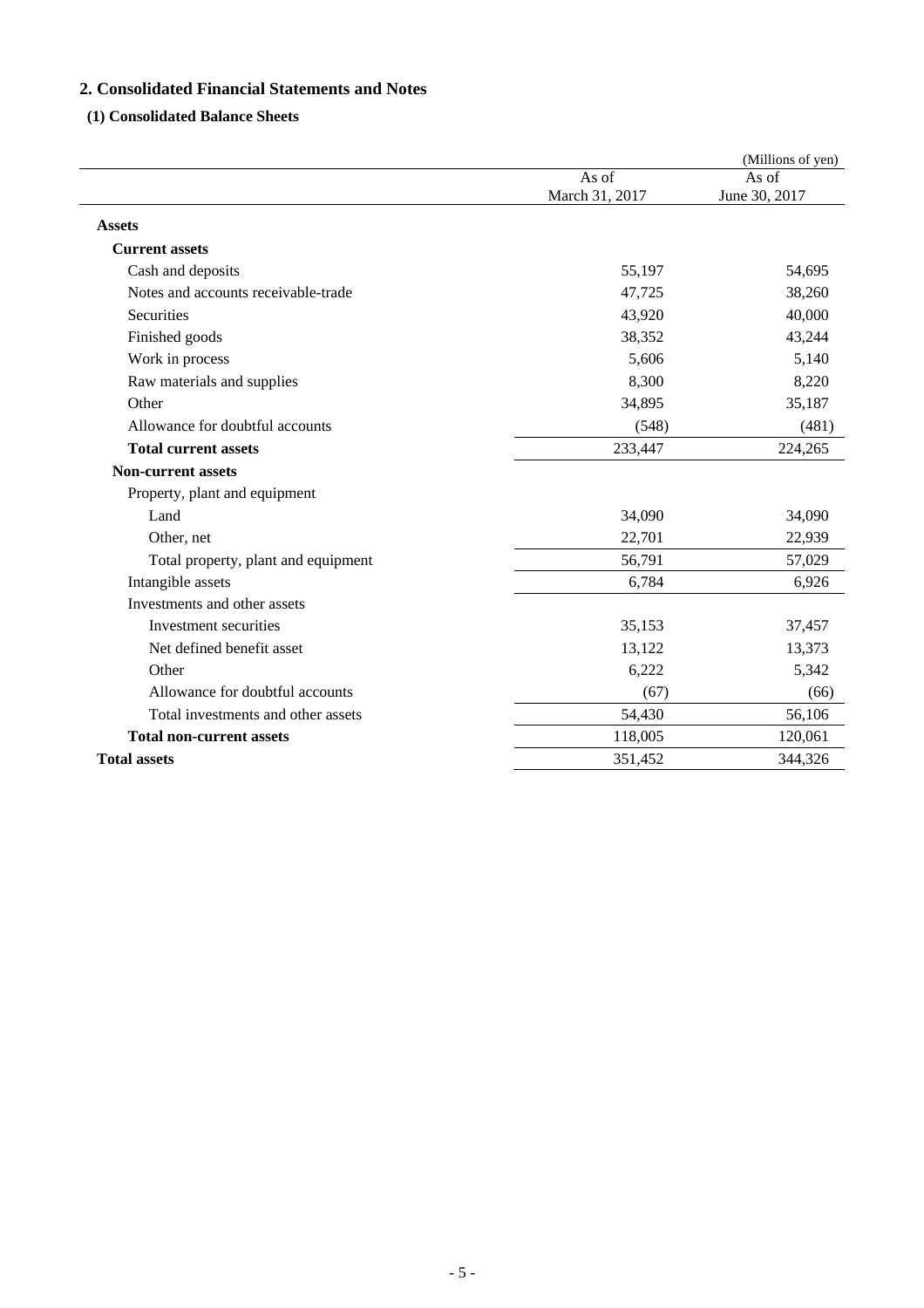|                                                       |                         | (Millions of yen)      |
|-------------------------------------------------------|-------------------------|------------------------|
|                                                       | As of<br>March 31, 2017 | As of<br>June 30, 2017 |
|                                                       |                         |                        |
| <b>Liabilities</b>                                    |                         |                        |
| <b>Current liabilities</b>                            |                         |                        |
| Notes and accounts payable-trade                      | 31,751                  | 27,094                 |
| Short-term loans payable                              | 155                     | 150                    |
| Current portion of long-term loans payable            | 2,000                   | 2,000                  |
| Income taxes payable                                  | 2,593                   | 2,447                  |
| Provision for product warranties                      | 772                     | 786                    |
| Provision for business structure improvement          | 631                     | 631                    |
| Other                                                 | 37,593                  | 35,333                 |
| <b>Total current liabilities</b>                      | 75,495                  | 68,441                 |
| <b>Non-current liabilities</b>                        |                         |                        |
| Bonds with subscription rights to shares              | 10,023                  | 10,021                 |
| Long-term loans payable                               | 61,000                  | 61,000                 |
| Provision for business structure improvement          | 784                     | 784                    |
| Net defined benefit liability                         | 491                     | 471                    |
| Other                                                 | 7,327                   | 6,271                  |
| <b>Total non-current liabilities</b>                  | 79,625                  | 78,547                 |
| <b>Total liabilities</b>                              | 155,120                 | 146,988                |
| <b>Net assets</b>                                     |                         |                        |
| Shareholders' equity                                  |                         |                        |
| Capital stock                                         | 48,592                  | 48,592                 |
| Capital surplus                                       | 65,058                  | 65,058                 |
| Retained earnings                                     | 92,228                  | 91,483                 |
| Treasury shares                                       | (19, 942)               | (19, 944)              |
| <b>Total shareholders' equity</b>                     | 185,936                 | 185,189                |
| Accumulated other comprehensive income                |                         |                        |
| Valuation difference on available-for-sale securities | 9,138                   | 10,772                 |
| Foreign currency translation adjustment               | (3,573)                 | (3,186)                |
| Remeasurements of defined benefit plans               | 4,831                   | 4,563                  |
| Total accumulated other comprehensive income          | 10,396                  | 12,149                 |
| <b>Total net assets</b>                               | 196,332                 | 197,338                |
| Total liabilities and net assets                      | 351,452                 | 344,326                |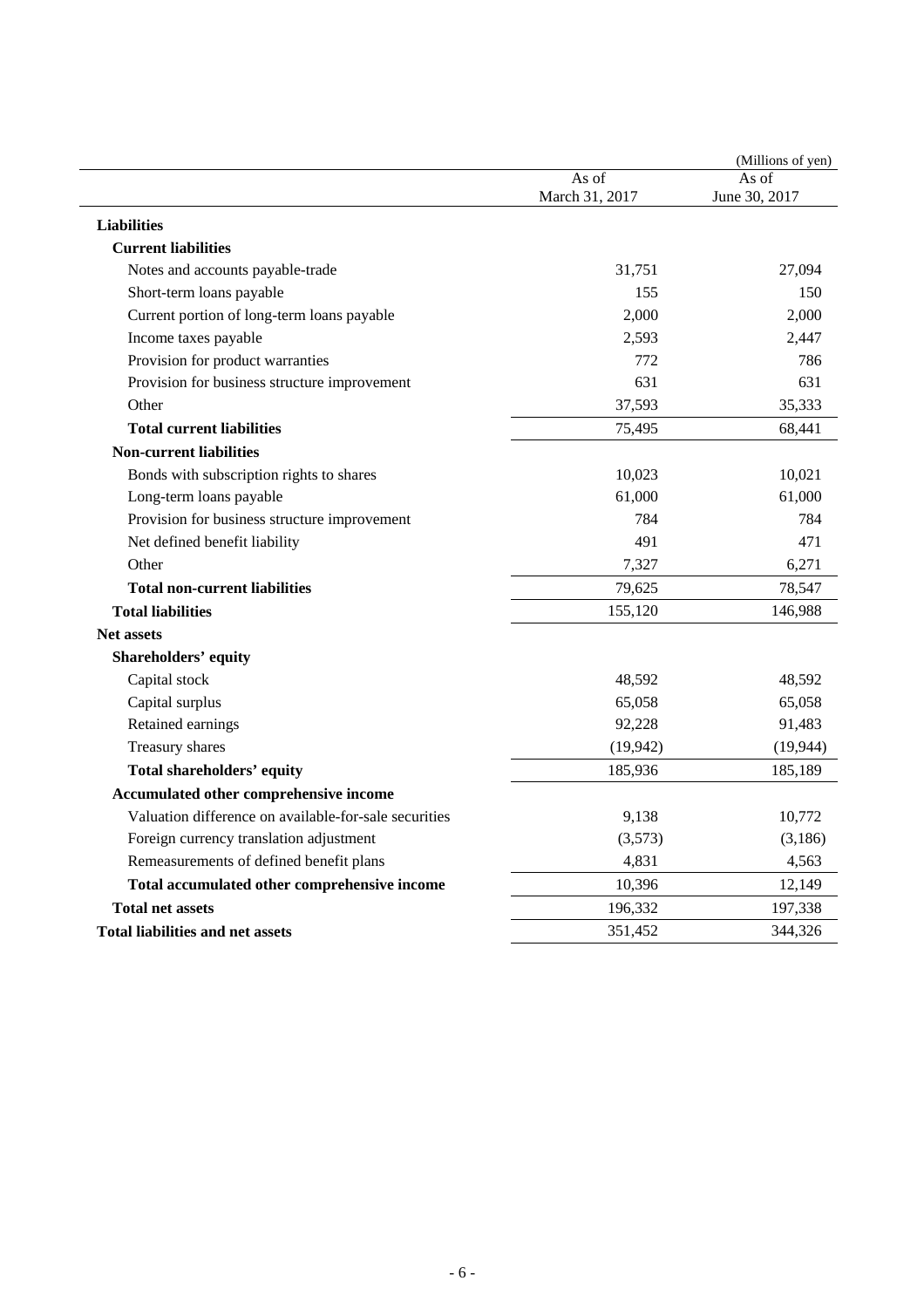## **(2) Consolidated Statements of Income and Consolidated Statements of Comprehensive Income**

**Consolidated Statements of Income** 

|                                                    |                    | (Millions of yen)  |
|----------------------------------------------------|--------------------|--------------------|
|                                                    | Three months ended | Three months ended |
|                                                    | June 30, 2016      | June 30, 2017      |
| <b>Net sales</b>                                   | 74,280             | 69,795             |
| Cost of sales                                      | 42,311             | 39,054             |
| <b>Gross profit</b>                                | 31,969             | 30,741             |
| Selling, general and administrative expenses       |                    |                    |
| Salaries, allowances and bonuses                   | 8,556              | 8,574              |
| Other                                              | 16,308             | 15,601             |
| Total selling, general and administrative expenses | 24,864             | 24,175             |
| <b>Operating profit</b>                            | 7,105              | 6,566              |
| Non-operating income                               |                    |                    |
| Interest income                                    | 97                 | 91                 |
| Other                                              | 62                 | 104                |
| Total non-operating income                         | 159                | 195                |
| Non-operating expenses                             |                    |                    |
| Foreign exchange losses                            | 4,577              | 804                |
| Other                                              | 155                | 139                |
| Total non-operating expenses                       | 4,732              | 943                |
| <b>Ordinary</b> profit                             | 2,532              | 5,818              |
| Extraordinary income                               |                    |                    |
| Gain on sales of non-current assets                | 398                | 5                  |
| Gain on sales of investment securities             | 72                 | 4                  |
| Total extraordinary income                         | 470                | 9                  |
| <b>Extraordinary losses</b>                        |                    |                    |
| Loss on retirement of non-current assets           | 14                 | 11                 |
| Impairment loss                                    | 19                 |                    |
| Total extraordinary losses                         | 33                 | 11                 |
| Profit before income taxes                         | 2,969              | 5,816              |
| Income taxes                                       | 564                | 1,635              |
| <b>Profit</b>                                      | 2,405              | 4,181              |
| Profit attributable to owners of parent            | 2,405              | 4,181              |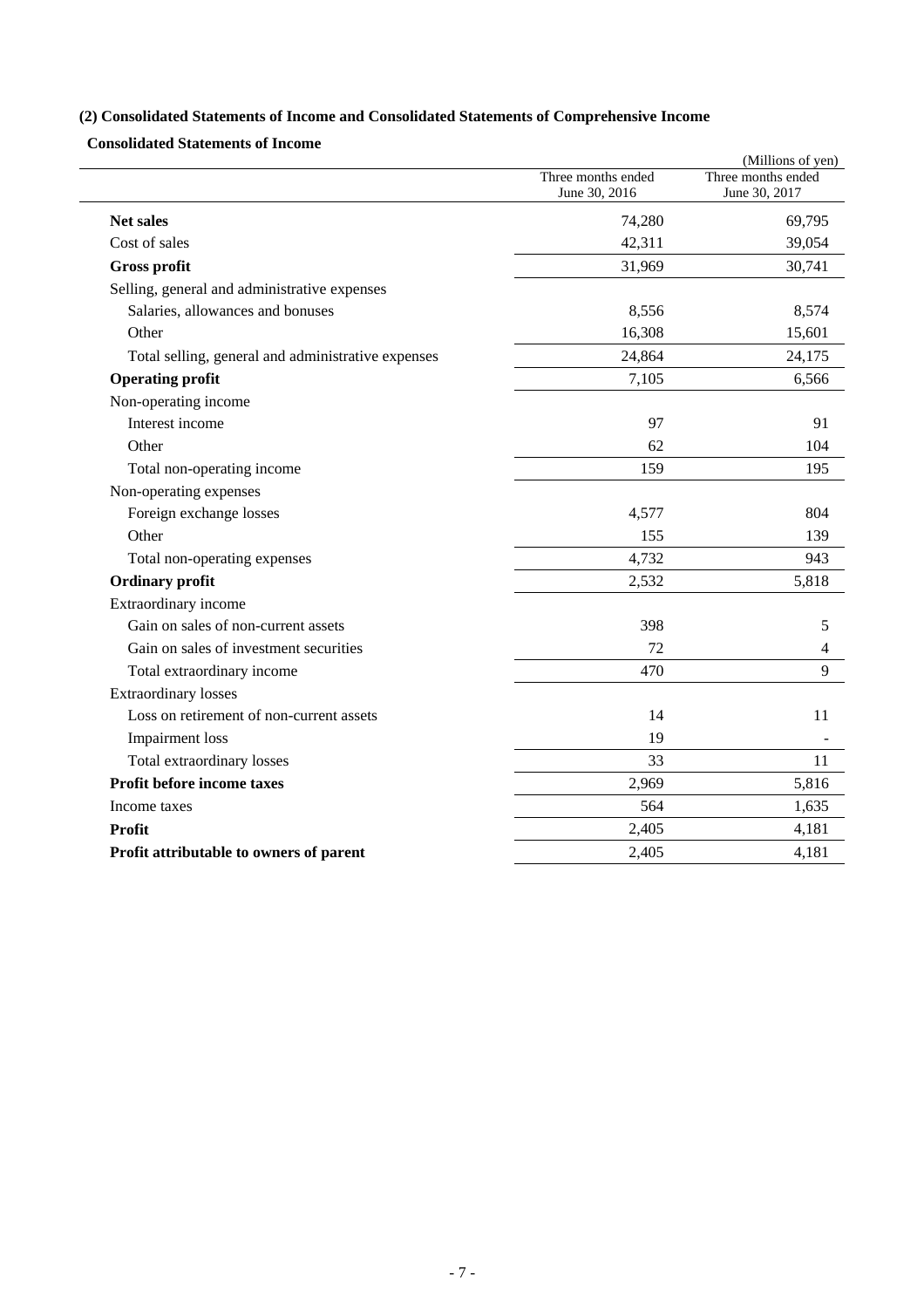### **Consolidated Statements of Comprehensive Income**

| Consolidated Statements of Complements of Income                                     |                                     |                                     |
|--------------------------------------------------------------------------------------|-------------------------------------|-------------------------------------|
|                                                                                      |                                     | (Millions of yen)                   |
|                                                                                      | Three months ended<br>June 30, 2016 | Three months ended<br>June 30, 2017 |
| Profit                                                                               | 2,405                               | 4,181                               |
| Other comprehensive income                                                           |                                     |                                     |
| Valuation difference on available-for-sale securities                                | (1,474)                             | 1,634                               |
| Foreign currency translation adjustment                                              | (4,778)                             | 387                                 |
| Remeasurements of defined benefit plans                                              | (50)                                | (268)                               |
| Share of other comprehensive income of entities<br>accounted for using equity method | $\Omega$                            | (0)                                 |
| Total other comprehensive income                                                     | (6,302)                             | 1,753                               |
| <b>Comprehensive income</b>                                                          | (3,897)                             | 5,934                               |
| Comprehensive income attributable to                                                 |                                     |                                     |
| Comprehensive income attributable to owners of parent                                | (3,897)                             | 5,934                               |
| Comprehensive income attributable to non-controlling<br>interests                    |                                     |                                     |